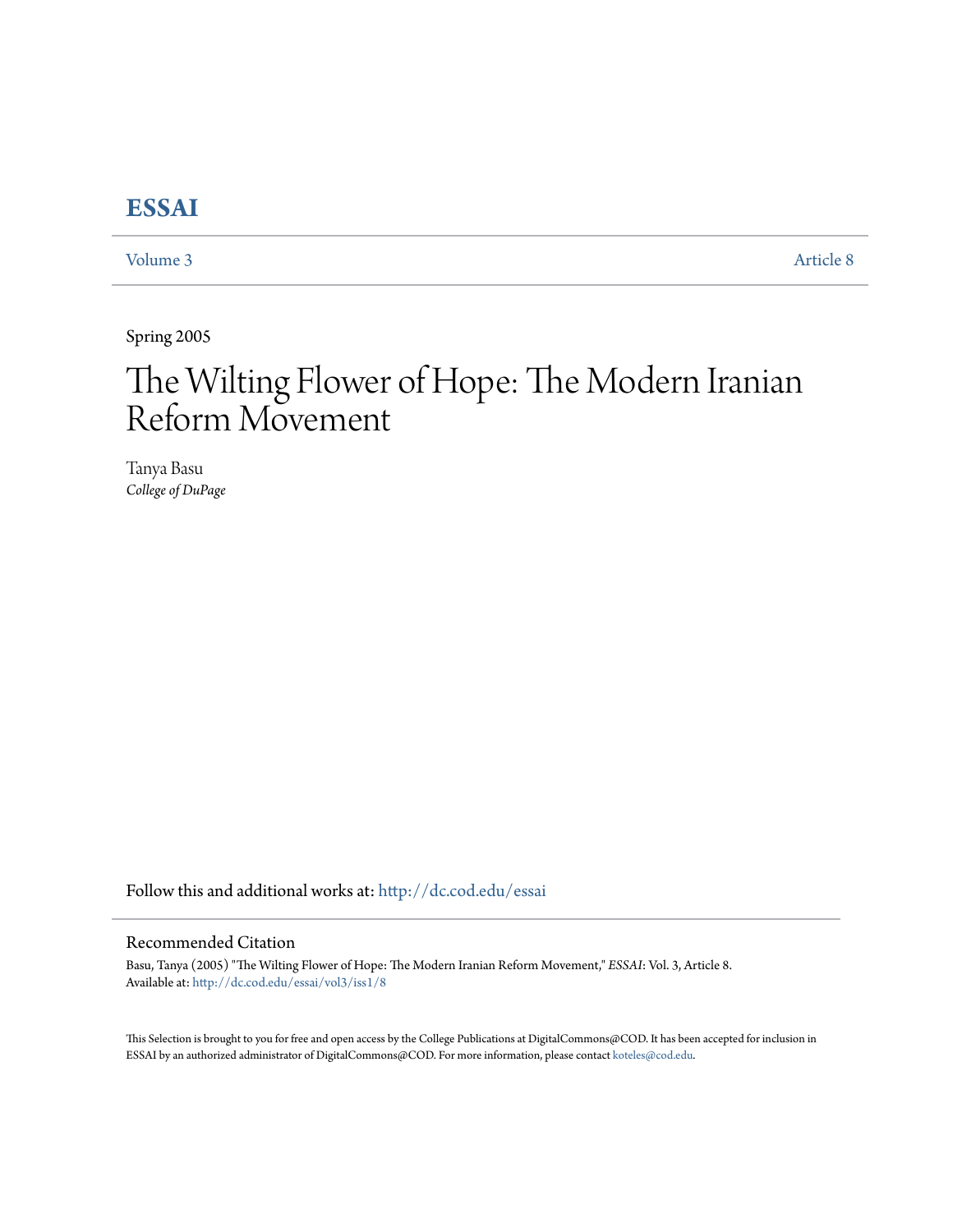The Wilting Flower of Hope: The Modern Iranian Reform Movement

#### by Tanya Basu

### (Honors Political Science 221)

The Assignment: Students were asked to pick a topic on a country of interest in the Middle East and write a ten page research paper on the subject.

#### *"The future of religion is that it has to cope with freedom; otherwise it has no future. If religion confronts freedom, then religion will suffer."* (Montaigne 33)

hus does Mohammad Khatami, the reformist President of Iran, voice the struggles of the Islamic republic today and its battle to compromise religion and state in the twenty-first century. For a nation plagued with many social, political, and economic problems, Thus does Mohammad Khatami, the reformist President of Iran, voice the struggles of the Islamic republic today and its battle to compromise religion and state in the twenty-first century. For a nation plagued with many soc possible establishment of a secular democracy. Citizens saw the 1979 Islamic Revolution under Ayatollah Ruhollah Khomeini as a promise of more prosperous times free from the shah's harsh rule. However, many of Ayatollah Khomeini's pledges have yet to be fulfilled, especially regarding justice, freedom, and economic policies, heralding in the Khatami era. Although Khatami represents a flicker of optimism for the dire situation in Iran, his term is coming to an end, and a reemergence of the Islamic Revolution is brimming with active conservative agendas. Yet, it is necessary to first explore the roots of the modern revolution prior to venturing into the consequences it may yield not only for Iran, but also for the world.

As much as numerous Americans may view Ayatollah Khomeini as a tyrant, it is impossible to refute the fact that he was an immense force behind the 1979 Islamic Revolution and improved upon the shah. After Ayatollah Khomeini successfully overthrew the shah, paved roads, water, and electricity appeared in rural areas-a feat that the wealthy shah had not been able to accomplish. Higher education for the masses occurred, including women, a notable example of equality of the sexes in an Islamic country. Also, Khomeini was able to make Iran a country that was unusually receptive and tolerant to other religions (the blaring exception being followers of the Baha'i faith). However, it is unquestionably the rural areas that benefited the most under the new rule of the Ayatollah and his policies. Telephone lines, bridges, drinking water systems, and irrigation pumps were installed to help isolated villagers. The Ayatollah is heavily credited with designing the "Crusade for Construction" program, which aimed to aid those suffering from destitution (Montaigne 10). In spite of perceptions in the Western world of the Ayatollah being a power hungry oppressor, his achievements qualify him for the title of "reformist," although his idea of reform is very different from that of Mohammad Khatami.

Ayatollah Ruhollah Khomeini's original vision remains vibrantly alive today and is enjoying a resurgence by the conservative majority in government. According to the Ayatollah, the state should be founded on the principles of independence, freedom, and *velayat-e faqih*, or the supremacy of Shi'a jurists. Of late, however, the blending of state with the divine, channeled through the authoritarian power of a supreme leader, has begun to raise questions, as theologians are finding that the Koran prohibits the absolute power of a mere mortal human being.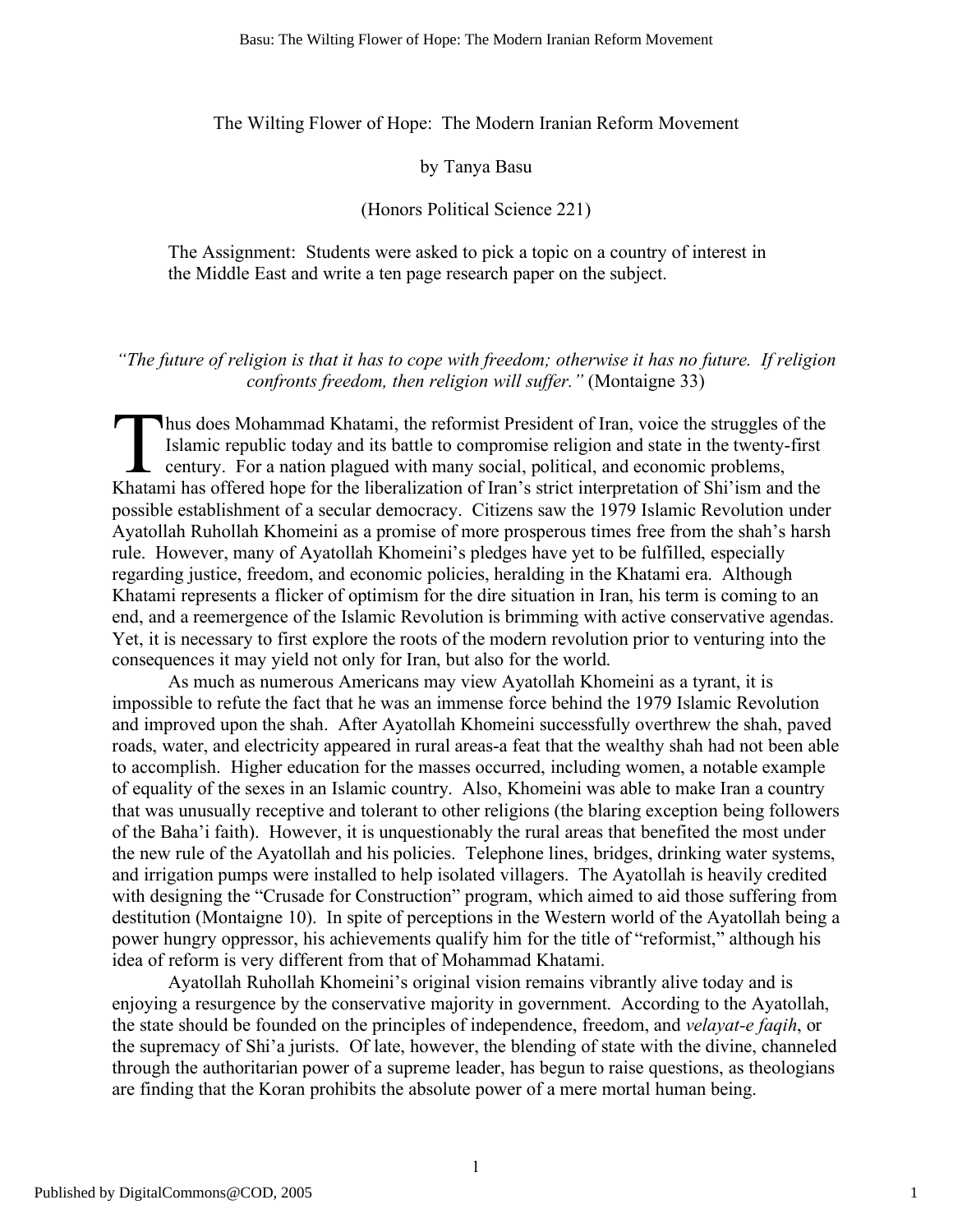#### *ESSAI, Vol. 3 [2005], Art. 8*

Accusations from theologians such as the philosophy's chief originator, Grand Ayatollah Hossein Ali Montazeri, initiated public skepticism, mainly due to the fact that the prosperity and social justice promised had not been delivered, giving rise to the possibility that corruption could have interfered with the philosophy's success. The misery index's colossal increases, the severe drop in income, and the reintroduction of poverty pointed towards a nauseous economy, further bringing the regime's right to exist in question among the public (Amuzegar 50-52).

Four cofactors worked together to bring the modern revolution to full throttle. The first was the strong patriotism Iranians hold for their country, resulting from years of suspicion and growing bitterness against foreign forces who did not help them in the Iraq initiated war of the 1980's. A second aspect of the revolution is domestic policies. "Reformers" and "conservatives" both believe in the revolution and fiercely protect the 1979 Constitution. In fact, neither reformers nor conservatives share the West's concept of human rights and prefer to abide by the Koran's interpretation of such matters. What marks the reformers from the conservatives is primarily economic and political in nature. A third asset that ignited a will to change was the Shi'a interpretation of religion. Although seen by the West as a restricting religious sect, it technically does not bar the follower from modernization. Finally, and most importantly, the coming of age of the Third Force has significantly increased interest in reforming Iran. The "Third Force" is the name given to young Iranians who did not live through the shah's rule. This is not to say that they desire separation of religion from state; indeed, much of the "Third Force" seek the two to remain intertwined, for secularism is not seen as a realistic choice in the current climate. The Third Force feels that their careers and lives are halted because of the Ayatollah's leadership and distrust many of the clergy in office. These four influences combined and continue to effect modern politics, giving Khatami the chance to reshape Iran (Amuzegar 48-50).

For his part, Khatami introduced several measures that encouraged Westerners to interact with Iran and gave signs of developments that many surmised could signal the end of the regime. Khatami's policies follow two distinct patterns. The first is the embracing of civil disobedience and its effect on relaxing the theocracy's firm grasp on daily lives. Khatami quietly supported organizations that were not approved by the government to address problems in society, especially those facing women and the economic chaos facing the nation. The government's stranglehold on the press was loosened, and the Internet became a popular channel for dissidents, many of whom were living abroad. Most importantly, street demonstrations have become more commonplace with responses from the government coming in the form of increases in the minimum wage, for example. The second and major portion of Khatami's policies focused on the economy. Khatami introduced policies that would reduce the power of the theocracy to control the majority of funds from the gross domestic product (primarily oil) as well as to integrate Iran with modern needs in the global marketplace so as to break from its current dependence on oil. Utilizing pressure from international banking associations such as the International Monetary Fund, Khatami was able to reduce the power of the theocracy by introducing access to foreign credit. Another step towards revitalizing the economy occurred in 2000, when Khatami engineered a bill legalizing private banking and insurance, allowing national savings to move from the Ayatollah's treasure chest to be shared with the public. Khatami's economic reforms reached their pinnacle when he instituted the protection of foreign investments and copyrights to protect original work law, creating a source of revenue that was not oil-related (Amuzegar 53-54). Khatami has also played upon this interest of reducing dependence on oil and promoted Persian carpets and pistachios into the market as successful alternatives to black gold. His ultimate fiscal goal during his terms as President was the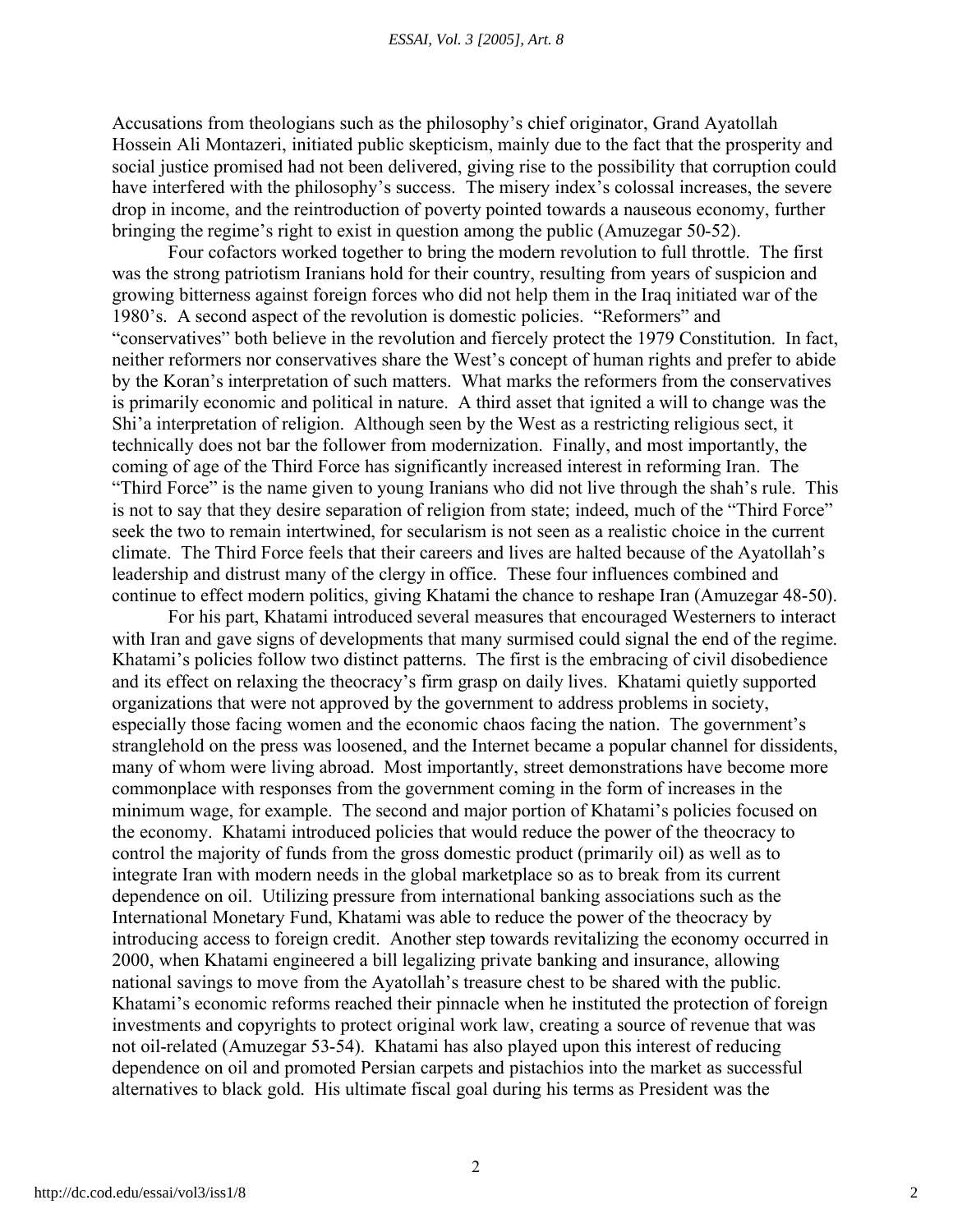establishment of rail lines between Central Asia and ports on the Shatt al-Arab in the Persian Gulf (Montaigne 27). However, Iran's economic growth is inhibited greatly by the United State's blocking of its entry into the World Trade Organization. Along with the European Union's trade cooperation agreements, Iran could have a renaissance economy, for it is rich in natural and human resources (Amuzegar 55).

Besides the economy, Khatami has become a notable figure for his handling of other areas of reform. Yet, people remain frustrated because Khatami follows Khomeini's slow pace of change that had turned many Iranians against the Islamic Revolution. Khatami's election came about because of his popular "restrained populist message" of keeping the traditions of Islam while testing Western concepts of democracy, marking revolutionary accomplishments in emphasizing privacy and "civil rights and freedoms." His greatest victory lay in how he was able to attract all strata of society, especially the lucrative groups of women, intellectuals, businessmen, and most significantly, the Third Force (Montaigne 14).

However, this is not to say that Khatami has been magically able to liberalize the system with grand successes. Indeed, Khatami's administration has been plagued with problems, ranging from the economy to women. Critics point out a number of loopholes and injustices, such as the disappearances of some intellectuals and the conviction of politicians from Khatami's own reform movement on unsubstantiated charges. Khatami's limited power and opposing views with the Ayatollah make his reforms difficult to pass, especially in a country where clerics run an economy they know little about. Rural women are sheltered compared to their urban counterparts, and literacy is dropping in rural areas as families are attempting to make ends meet. Despite Khatami's economic reforms, the economy has suffered huge blows, including inflation of 20% a year and a drop in per capita income (Montaigne 22-23). High oil prices allowed Iran to benefit to a healthy increase in GDP of 6% a year ("Defiant Iran: The World of the Ideologues" 24), yet dropping prices in the market today are wounding the nation reliant upon the precious resource for national income. Other blows include brain drain, the war with Iraq during the 1980's (in addition to the current war in Iraq), U.S. trade sanctions, and a population that could double (Montaigne 23).

As Khatami nears the end of his term, his administration faces challenges that threaten to destroy what liberalization Khatami did achieve in his two terms as President. Opponents in the conservative parties are gaining power in unusually high numbers after recent elections, as the Council of Guardians disqualified more than 2000 reformist candidates, granting an enormous break for right wing politicians. These newly elected members find Khatami's views too foreign friendly with "conciliatory policies abroad and liberalizing measures at home." To counter this, the attempt to gain nuclear capabilities has begun in efforts to isolate the country from liberalization and western values. Furthermore, Khatami's efforts are being torn apart, as Parliament revised a "liberalizing development plan" approved by the prior liberal Parliament which emphasized foreign involvement in the economy via investments and privatization. Slowly, the instruments of the reform party for change-the press and the Parliament-have been silenced due to rigged elections designed to benefit the conservatives. The blooming of debate that had occurred before and during the Khatami administration's earlier years are dying, giving way to conservative rhetoric ("Defiant Iran: The World of the Ideologues" 24).

Khatami's revolutionary reform movement is suffering a serious setback and seems doomed for an early demise in the social arena as well. Khatami had pushed for improved penitentiary surroundings and preached tolerance of political opinions – two ideas that did not take well with the conservatives now in power. The conservatives favor tightening the social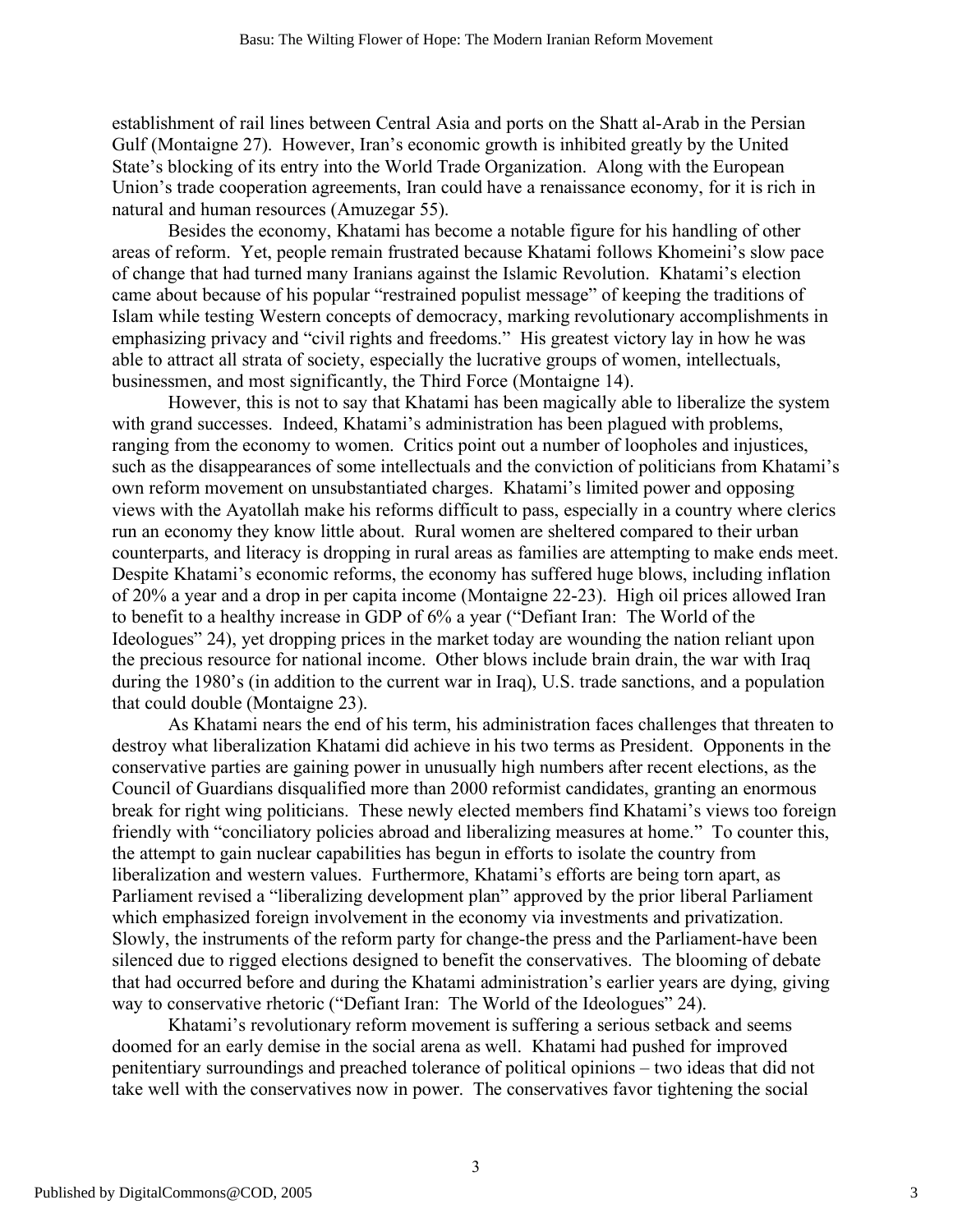restrictions that annoyed them to no end under Khatami, as the "morality police" are once again coming back to life, particularly against women. Popular perception is also favoring the conservatives once more, as Parliament revitalized loss making factories, the launching of various infrastructure projects following Khomeini's popular "Crusade for Construction" concept. Youth are less politically involved as exit polls reported disappointing numbers earlier this past election season, and anti-Iranian satellite channels no longer remain popular ("Defiant Iran: The World of the Ideologues" 26).

What hinders the advent of further advancements in the reform movement is largely the United States and its foreign policy stance with Iran. There remain five obstacles to the recommencement of normal international relations with Iran that the United States has repeatedly made clear: official and documented state sponsorship of terrorism around the world and specifically against the United States; a quest for weapons of mass destruction, such as nuclear weapons; opposition to the Arab-Israeli peace process and Israel's right to exist; threats to neighbors in the Persian Gulf who are allies with the United States; violation of human rights within Iran; and the accusation that Iran protects al-Qaeda operatives within its borders (Amuzegar 45). In addition, already frozen relations plunged deeper into coldness as it was unearthed that Karine-A arms shipments from Iran were sent to Palestinian operatives active in violence against Israel (Hollis 6). For its part, Iran has set aside a list of demands that must be met for any relation between the United States and Iran. The original three parts to the demands were: acceptance of the 1979 Revolution and the Ayatollah as Iran's leader; absolutely no interference in the domestic policies of Iran; and "respect and equality" for the regime's systems of operation. However, as time has passed, Iran has increased its demands of the United States to include: the relieving of U.S. economic sanctions against Iran; the release of frozen Iranian assets in the United States; the immediate departure of the United States Navy from the Persian Gulf; an end to one-sided, favorable support towards Israel; and finally, a formal apology for American "misdeeds" against the country. Given the countries' resistance, it seems unlikely one will give in to the other's demands (Amuzegar 46).

In recent months, various world events have created rifts in Iranian policy, and the reform movement may suffer. Near the end of the Clinton administration, the Iranian government under Khatami had begun to forge bonds, inching towards a possible reconciliation between the two nations. However, the advent of the Bush administration put an immediate halt to such plans, especially when, in a State of the Union speech, President Bush piled Iran together with Iraq and North Korea as the "Axis of Evil." Bush had motivations of pleasing his frightened nation and attracting international support for the war on terror, warning Tehran that missteps would lead to grave danger. European allies felt uneasy with such a proposition, and Iran lashed back at the United States for what they considered insulting and preposterous indictments. Both reformers and conservatives were joined in anger against the United States at the allegations (Amuzegar 46). Recent nuclear capabilities have choked the Iranian reform movement, as Mohammed ElBaradei, head of the International Atomic Energy Agency, has announced that Iran has committed violations of the Nuclear Non-Proliferation Treaty. Iran has consistently retracted from undertakings to stop making centrifuge components, claiming that the nation is seeking an alternative form of energy, although evidence suggests otherwise, giving rise to the concern that Iran's isolationist policy may be leaving its promising reform movement in its infancy ("Defiant Iran: The World of the Ideologues" 24). Yet another factor that seems to be an obstacle in the path towards reform in the international circle is Iran's strategic position in what many call a "dangerous neighborhood." Bordering contentious Iraq, holding grudges against Pakistan,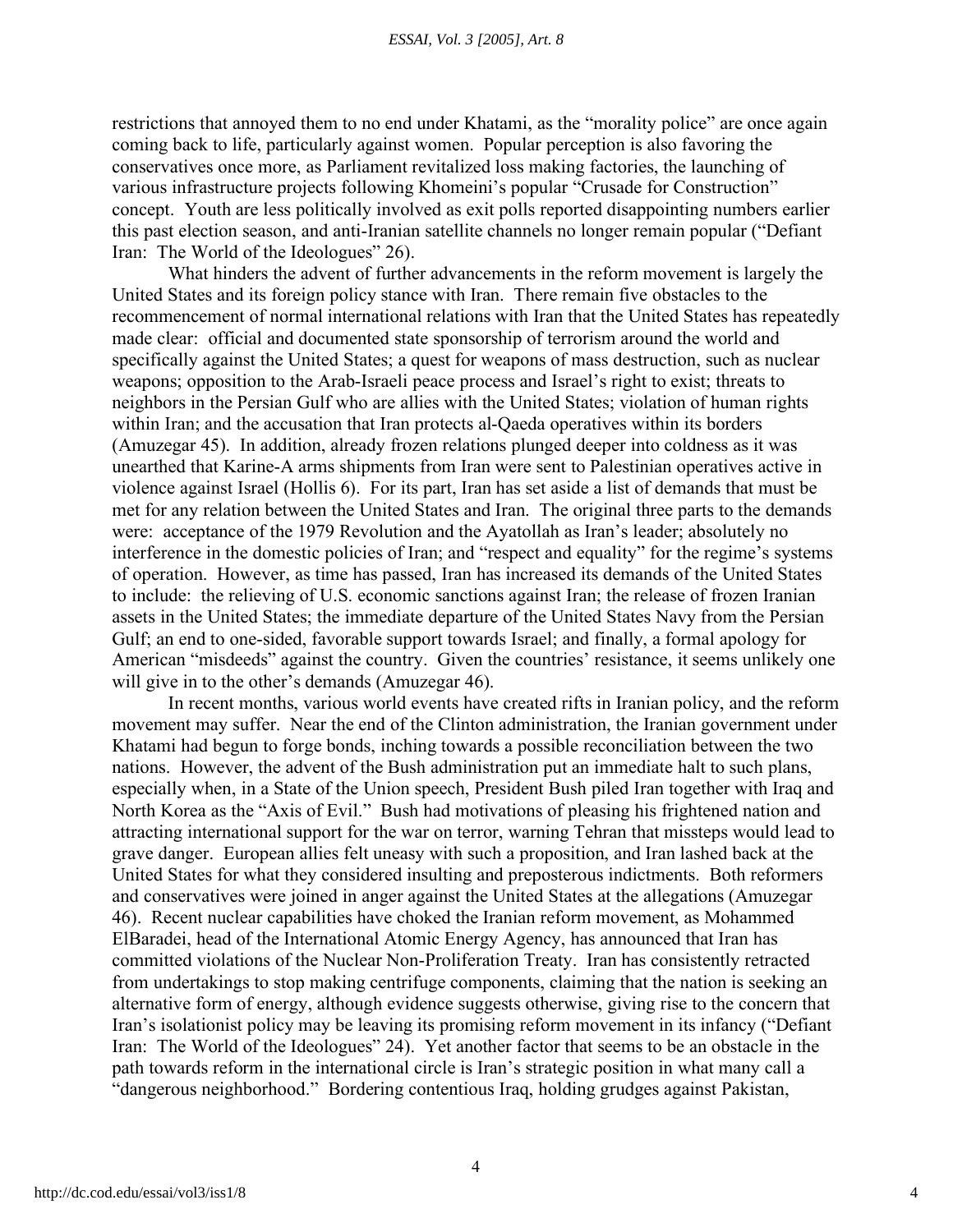unfriendly with Afghanistan, and isolated from most other Middle Eastern nations because of its neutrality in Operation Desert Storm, Iran has found itself in the heart of the war on terror and noticeably alone. American sanctions and wariness of both Iran and Iraq allowed Iran's now notorious connections with the European Union's trade circles. Understanding their unique role as negotiators between both sides, the EU has repeatedly asked the Islamic Republic to accept an additional protocol; however, the United States has not taken an active role on this issue, mainly because of its focus on Iraq (Hollis 6). Moreover, Iran's reform movement has recently been put on hold because of the war in Iraq. Its challenge for survival of the regime lies in the possibility that the United States may achieve their goal of a free Iraq. The results of this situation could eventually determine the fate of the Iranian theocracy geographically, Iran could become completely surrounded by American allies and forces. A free Iraq could also hurt Iran through the mobilization of the Third Force, whose confidence in regime change could be bolstered. Iran also faces economic hardship once pipelines begin to flow again in war-torn Iraq; combined with a decline in oil prices, gasoline in Iraq would be able to overpower Iranian oil. For a nation that relies virtually solely on oil for its survival, the opening of Iraqi oil pipelines may spell disaster for the Iranian government (Amuzegar 55-56). Iran may have connections to Sunni militants and Muqtada al-Sadr's insurgents to help oust American forces. Combined with these developing international events, Iran's reform movement faces difficult times ahead promoting its liberal policies and view that internationalism and cooperation with the West will lead to a safer and more prosperous Iran.

Iran's modern reform movement faces a daunting task in surviving the obstacles in its path, including the reemergence of conservatives in Parliament and the international community. Many are pessimistic about the revival of the fervor that had been energized by Khatami. Ayatollah Ali Khamenei's power and support is increasing, and American action in the region is helping neither the peace process nor the reform movement. However, it is necessary to note that Iran's Third Force remains mobilized and unhappy. Should the conservative government rejuvenated in recent elections fail in any way, the Iranians may drum up support once more for the liberal reformists to come to power again-it happened prior to Khatami's election, and it may certainly happen again in Iran's often unpredictable political climate.

On May 23rd, 1998, Mohammad Khatami spoke at a rally organized by many of the disenfranchised young voices of the Third Force. Here, he reiterated his goals of a just social environment and liberalization. In the midst of his speech, a group began to call for "Death to America!" Soon afterwards, a deafening roar of "Death to Monopoly!" conquered. An observer writes, "For a moment Khatami stood quietly…Then he uttered a remark that silenced everybody. 'I prefer,' said the President of Iran, 'to talk about life, not death'" (Montaigne 33).

The flower of hope may yet blossom for Iran.